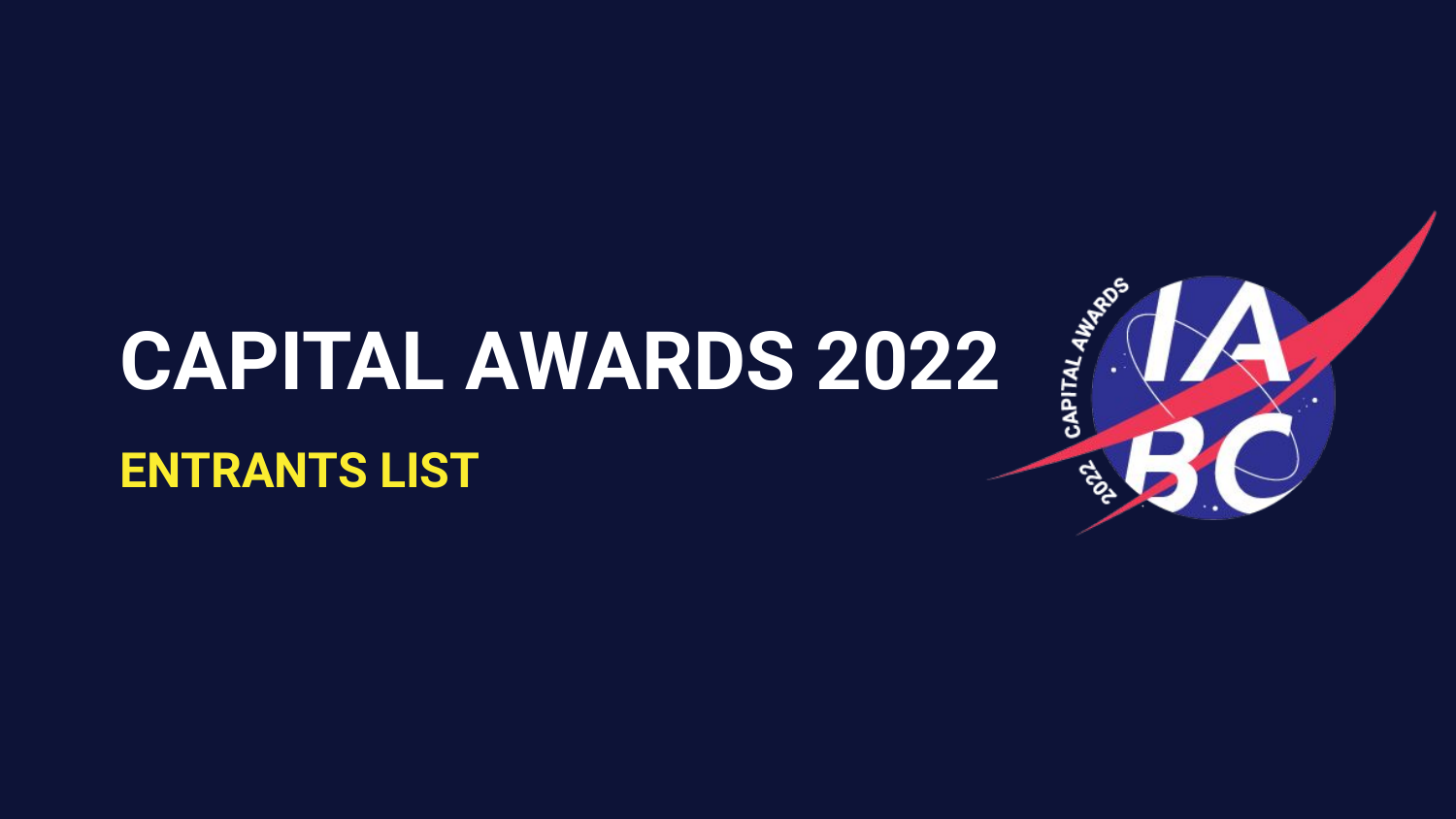

Join us at the upcoming Capital Awards on June 03 where winners will be announced.

٠

A

In the meantime, the nominees are…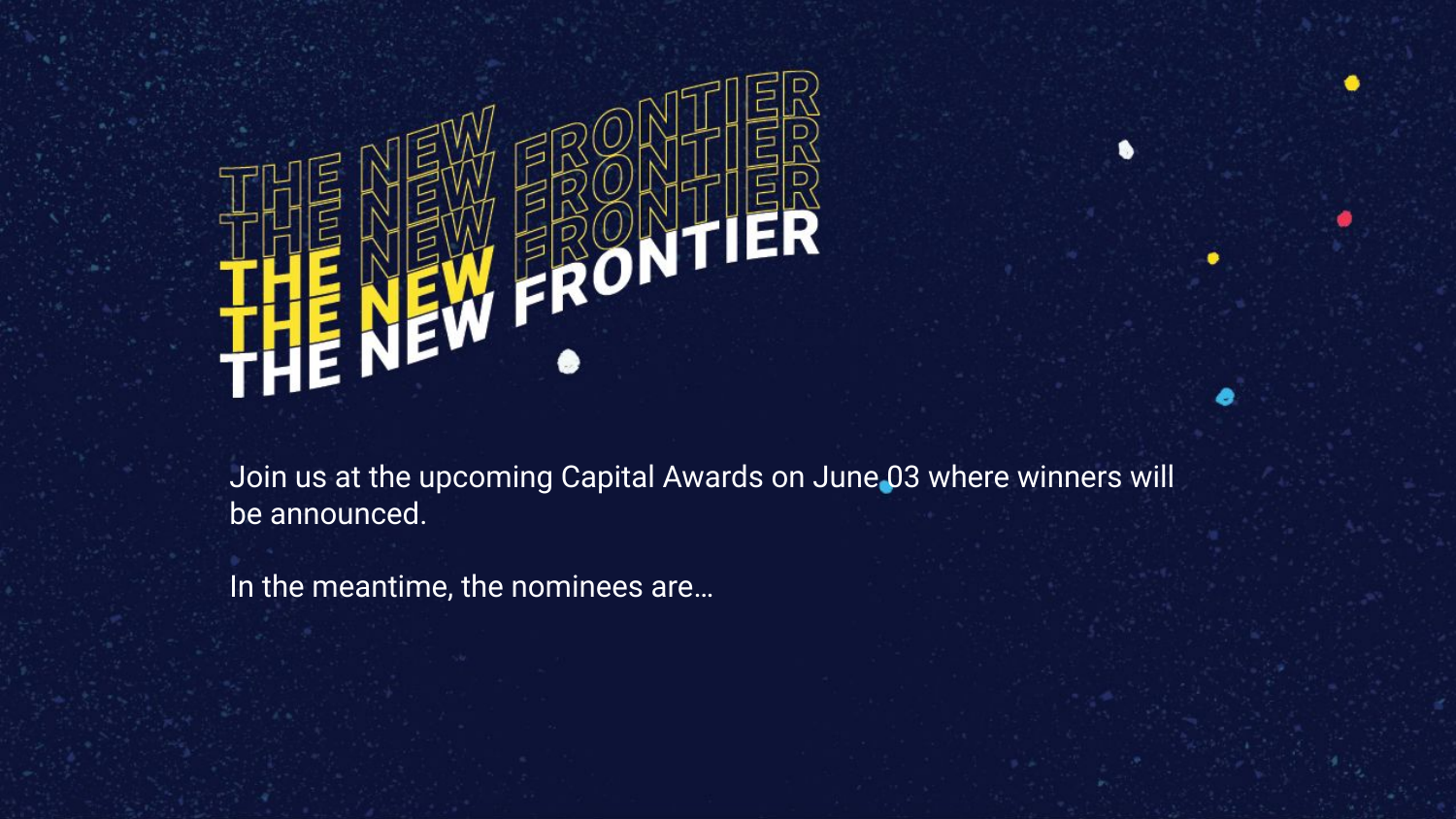**CHANGE COMMUNICATION:** 

- UCalgary Growth Through Focus Congress
	- Y Station Communications & Research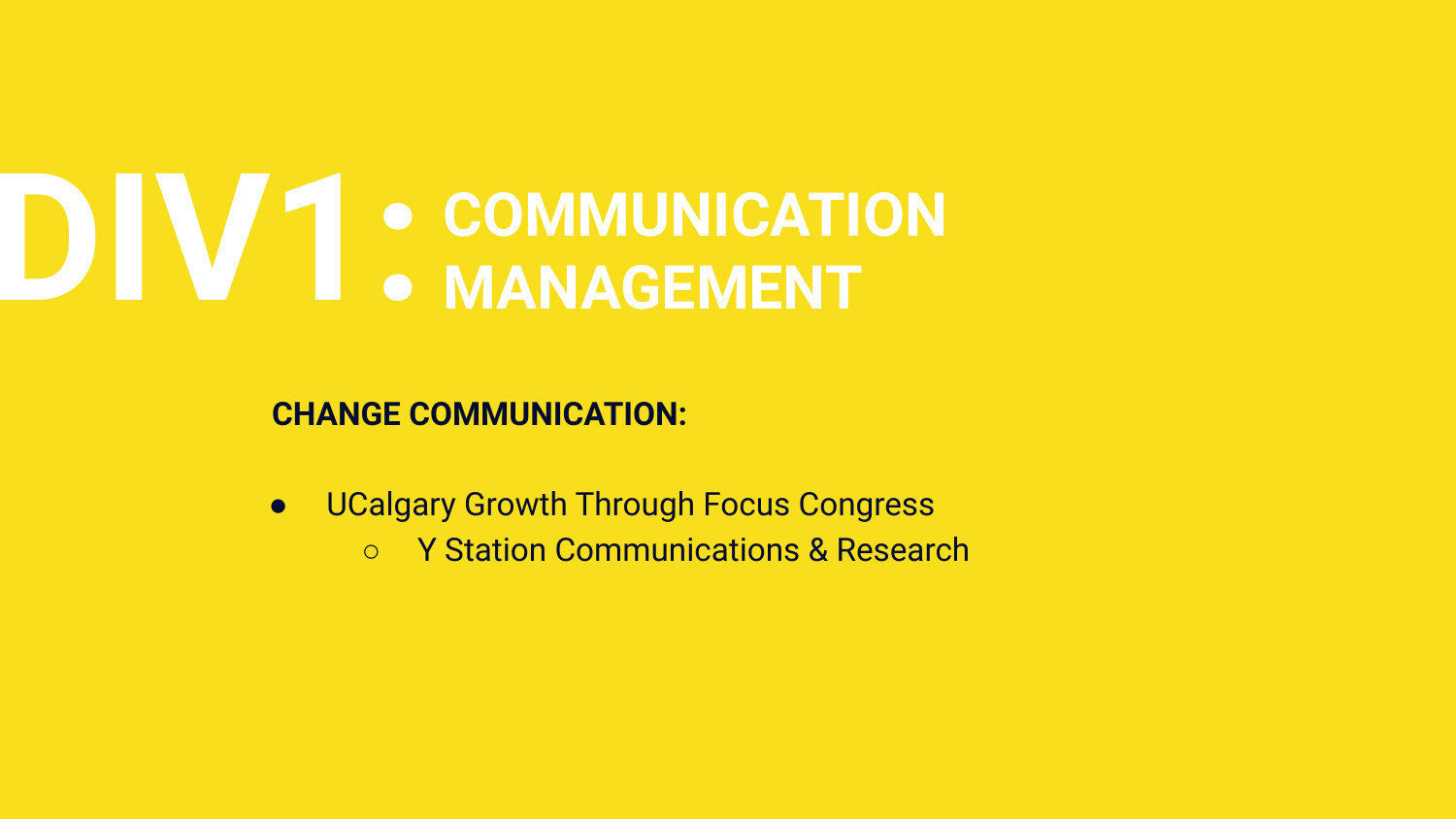#### **COVID-19 RESPONSE & RECOVERY MANAGEMENT AND COMMUNICATION:**

- **Prophendial Your Strength** 
	- pipikwan pêhtâkwan
- COVID Community Roots Program
	- Alberta Blue Cross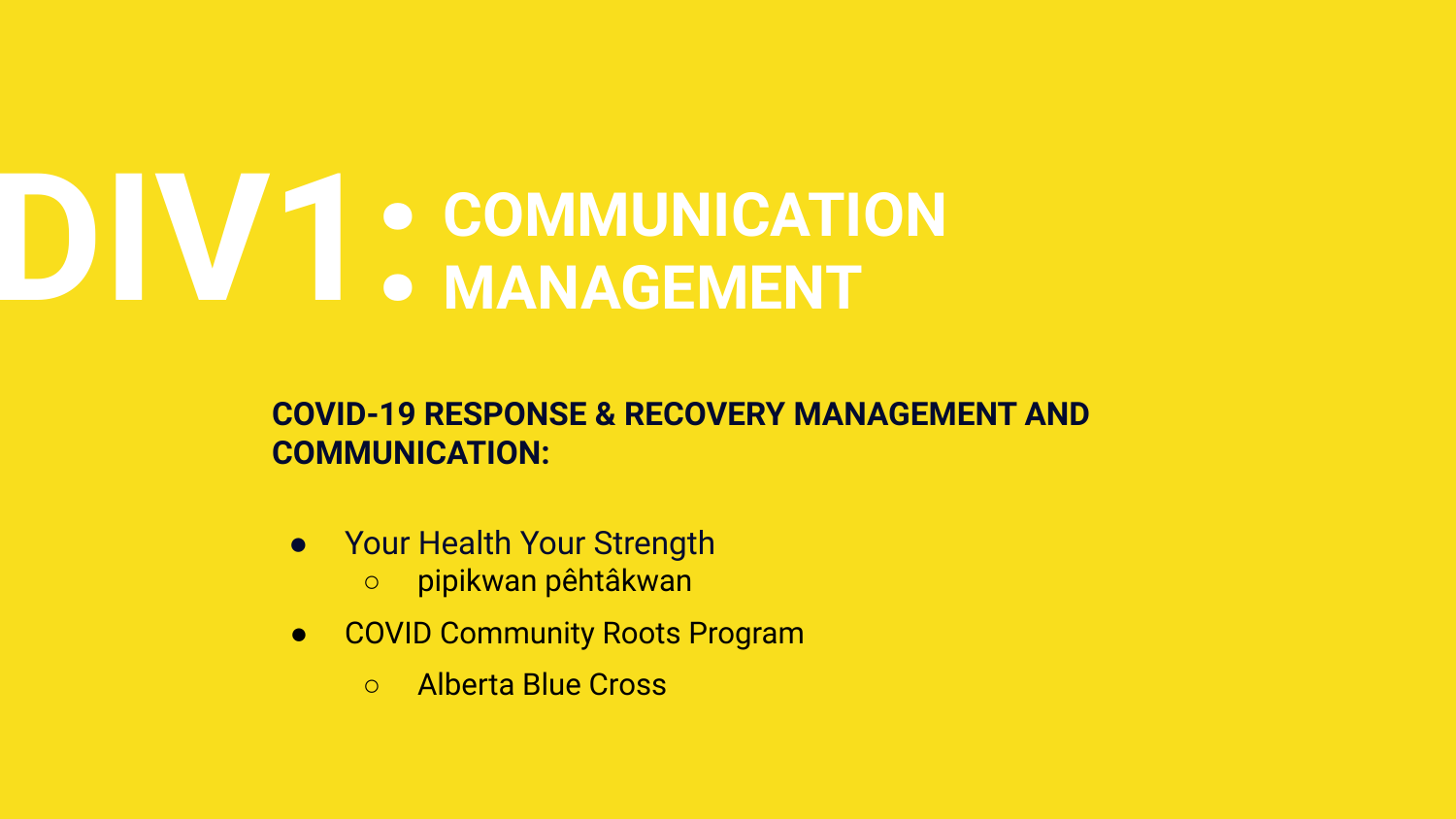**CUSTOMER RELATIONS:** 

- Navigating Choice in Retirement artabenefits.net Website
	- Alberta Retired Teachers' Association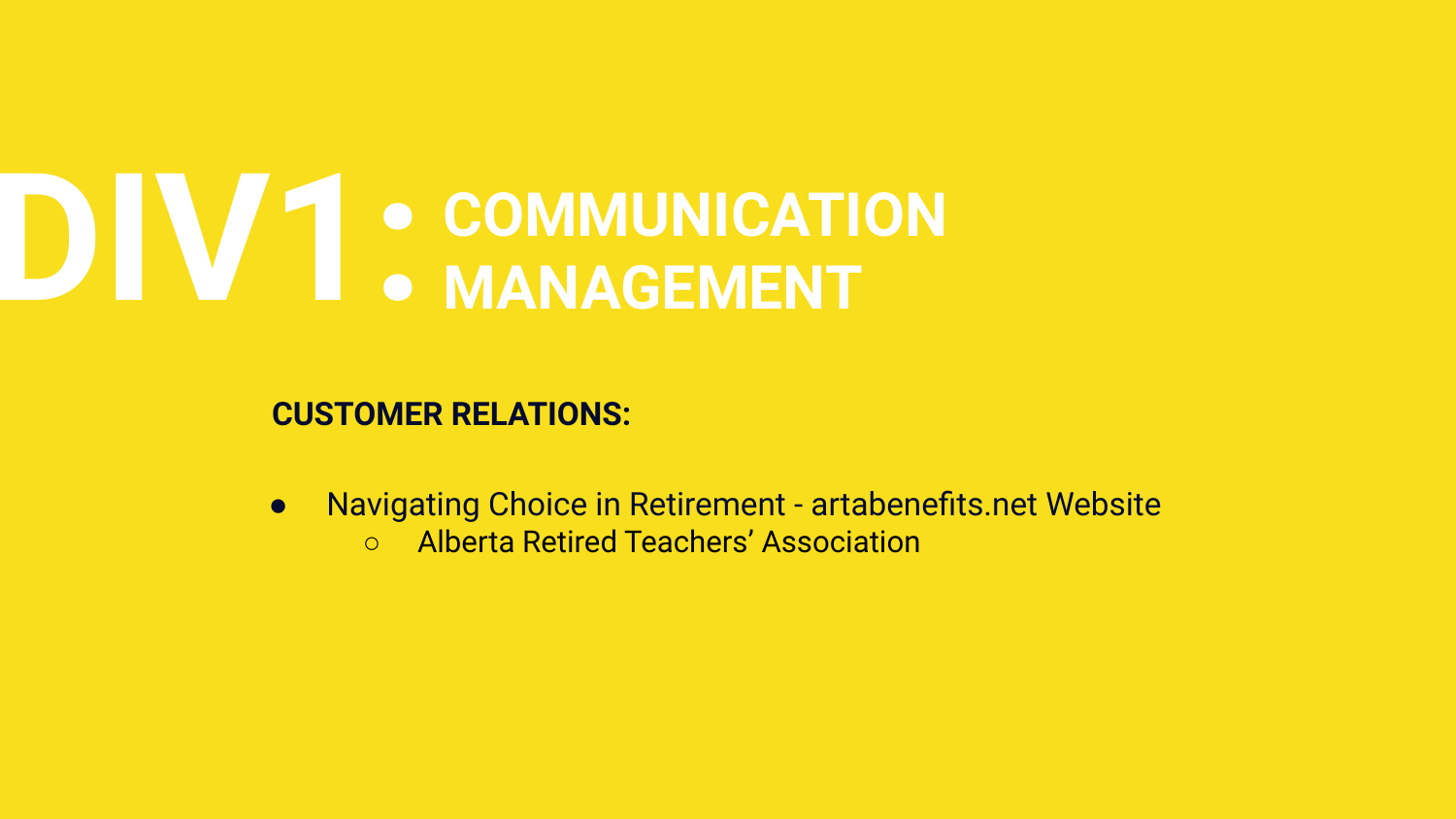**DIVERSITY AND INCLUSION:** 

- Supporting reconciliation through awareness in Alberta's oil sands industry
	- pipikwan pêhtâkwan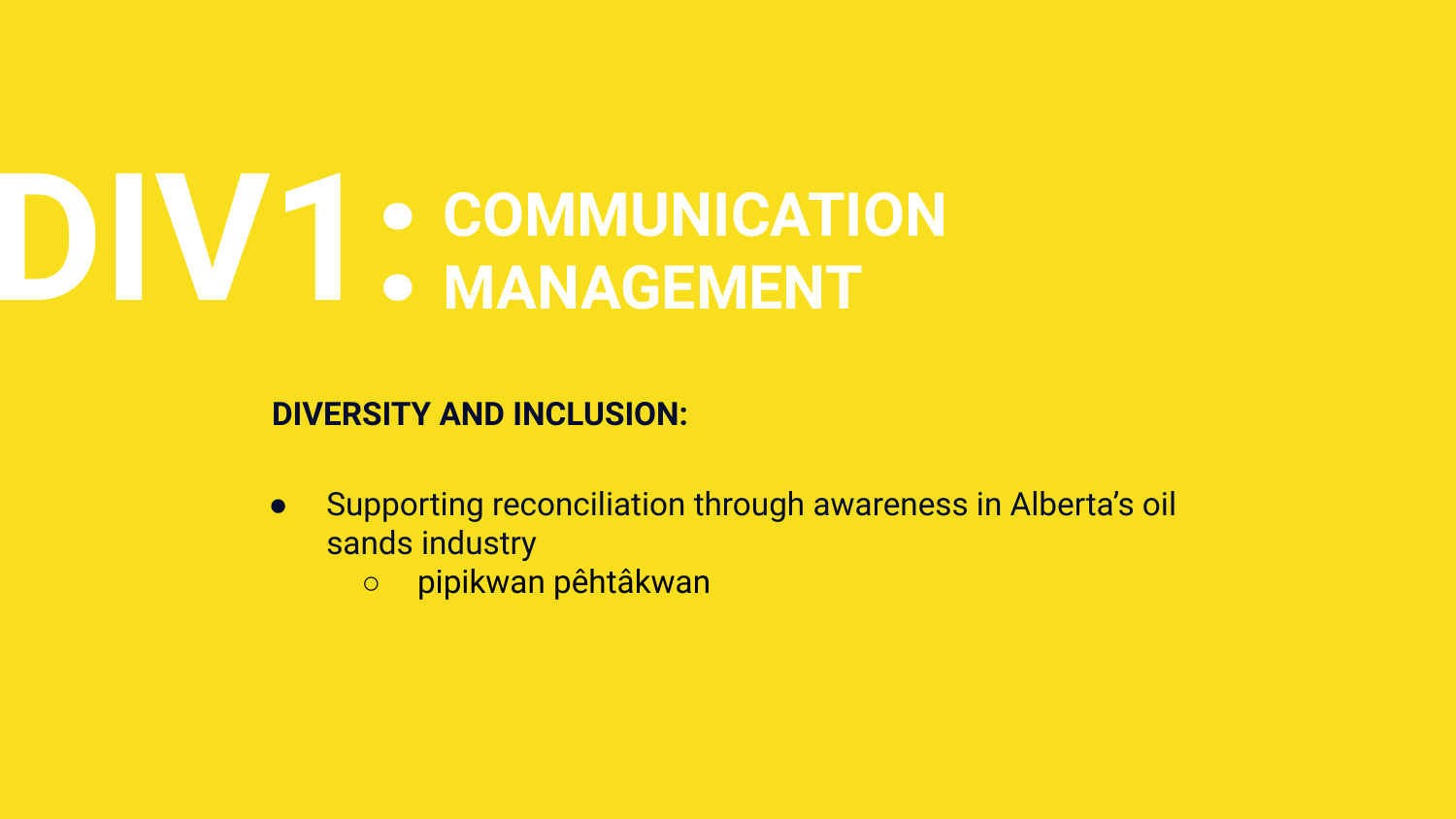**GOVERNMENTAL COMMUNICATION:** 

- **City of Edmonton Ward Renaming** 
	- pipikwan pêhtâkwan
- Office of the Mayor of Edmonton Social Media Strategy
	- Adverb Communications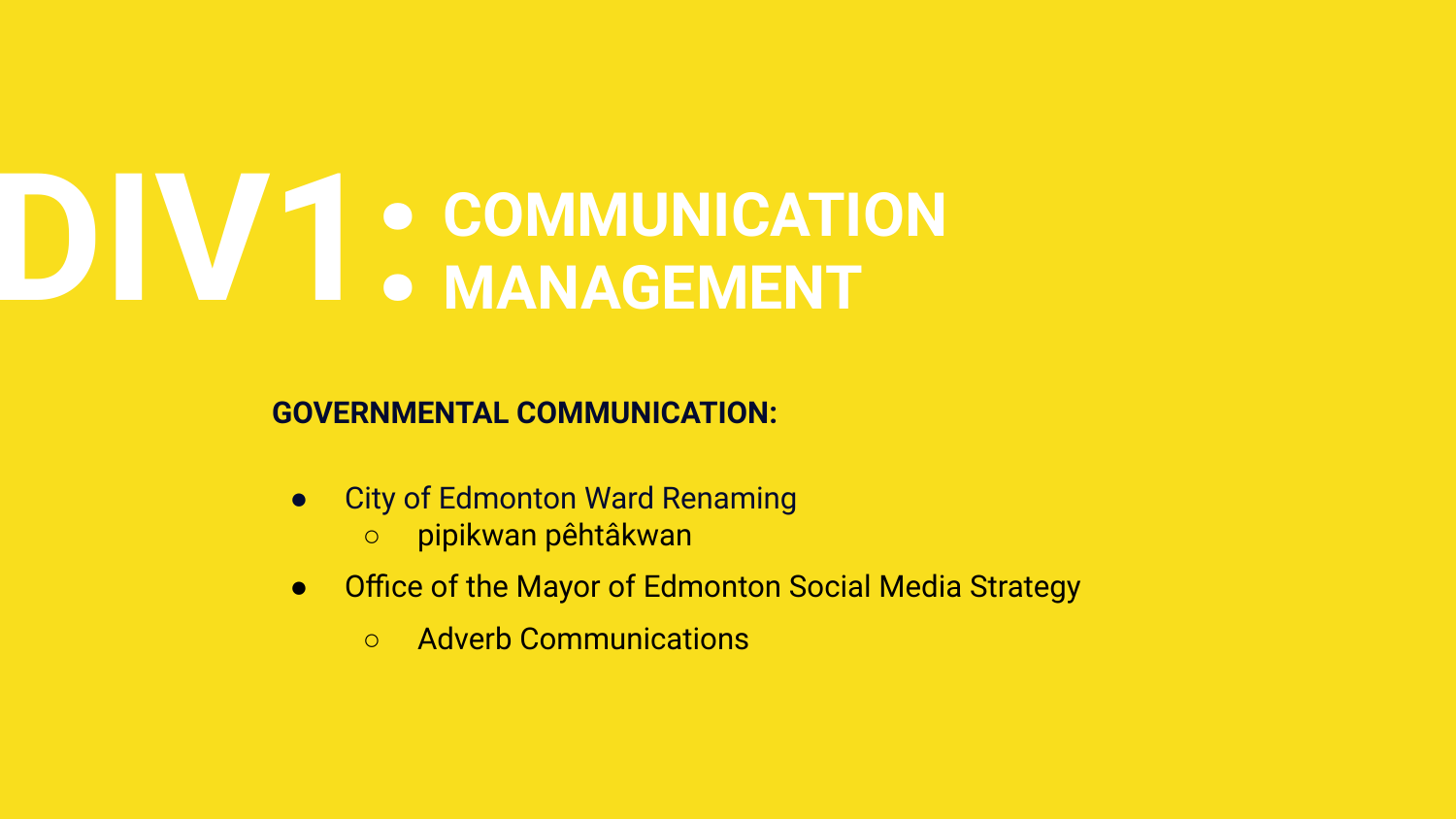**MARKETING, ADVERTISING AND BRAND COMMUNICATION:**

- **CWB Agriculture Banking** ○ FKA
- **Breathe Outdoors Launch** 
	- FKA
- **2021 Capital Awards** 
	- zag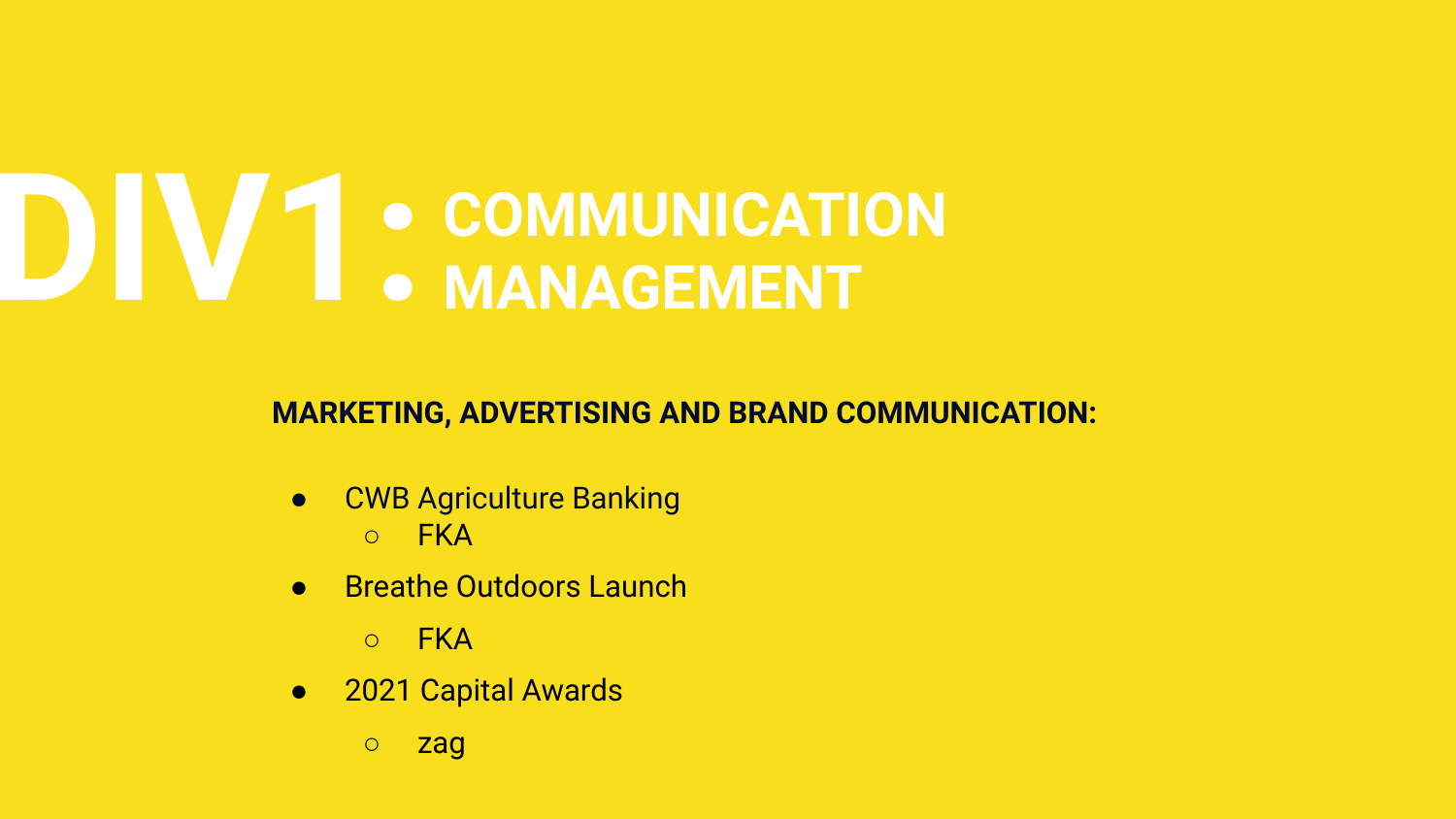**MARKETING, ADVERTISING AND BRAND COMMUNICATION:** 

- **Like a Boss** 
	- zag
- **Shop Hard** 
	- zag
- **Eaces of Wellness** 
	- Alberta Blue Cross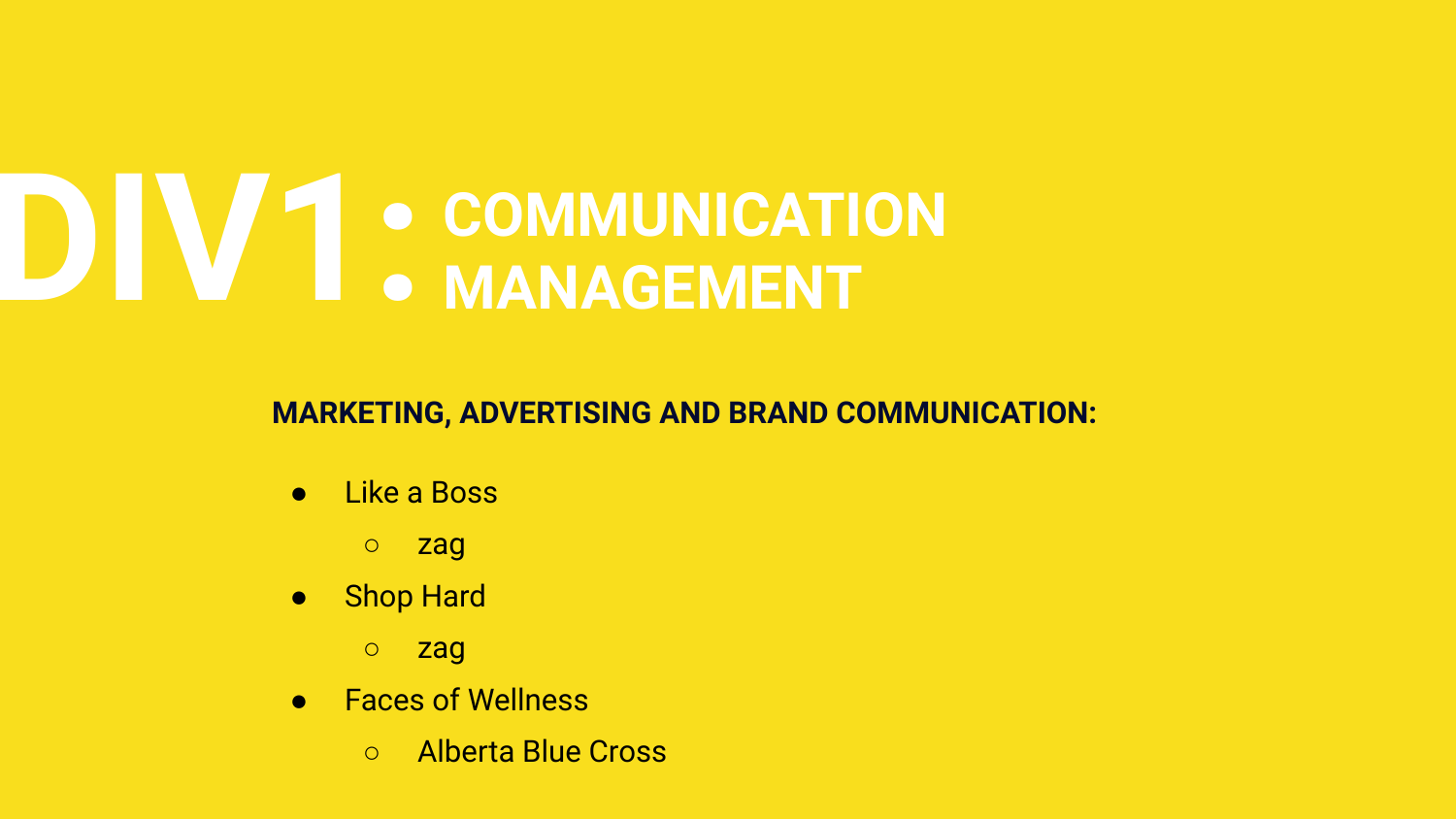#### **MARKETING, ADVERTISING AND BRAND COMMUNICATION:**

- Alberta Blue Cross brand and advertising campaign
	- Alberta Blue Cross
- Navigating Choice in Retirement artabenefits.net Website
	- Alberta Retired Teachers' Association
- Celebrating 15 years of the Women and Children's Health Research Institute
	- Women and Children's Health Research Institute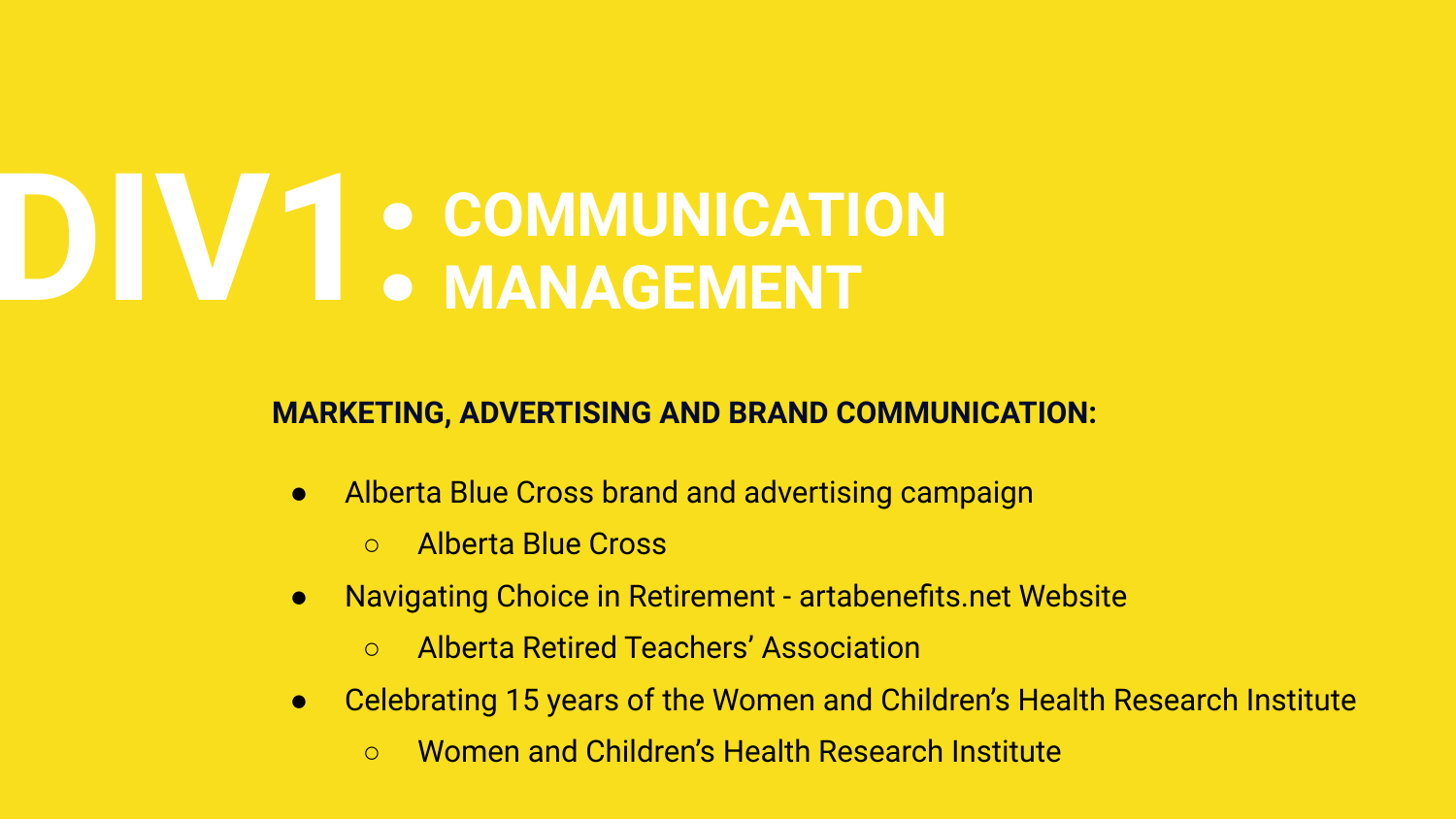**NONPROFIT CAMPAIGNS:** 

- Vital2YEG
	- zag
- End of Year Campaign Julie Rohr's Legacy
	- Alberta Cancer Foundation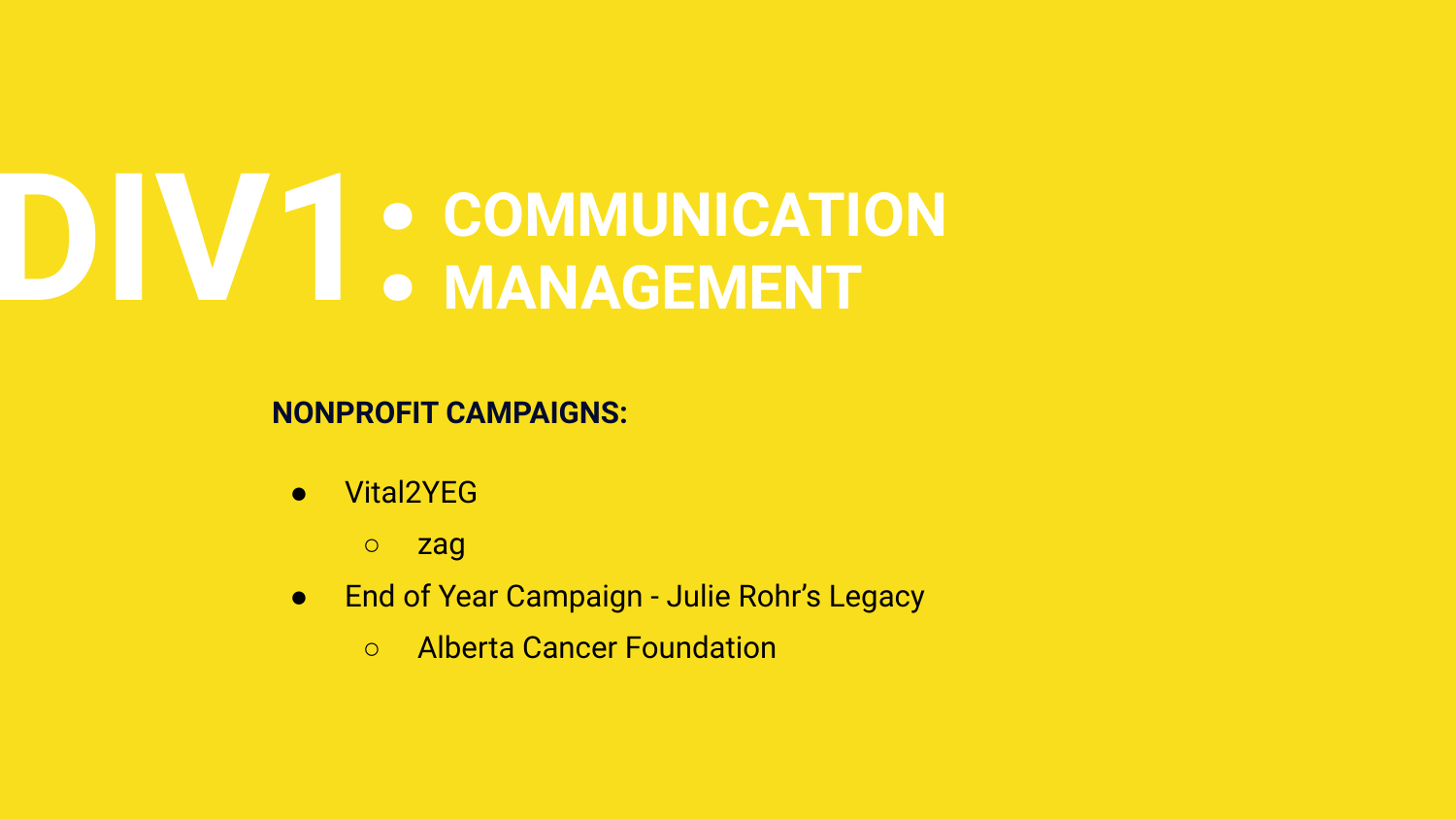## DIV2. COMMUNICATION **RESEARCH**

**COMMUNICATION RESEARCH:** 

- AWHF Finding the Fractures Research
	- Alberta Women's Health Foundation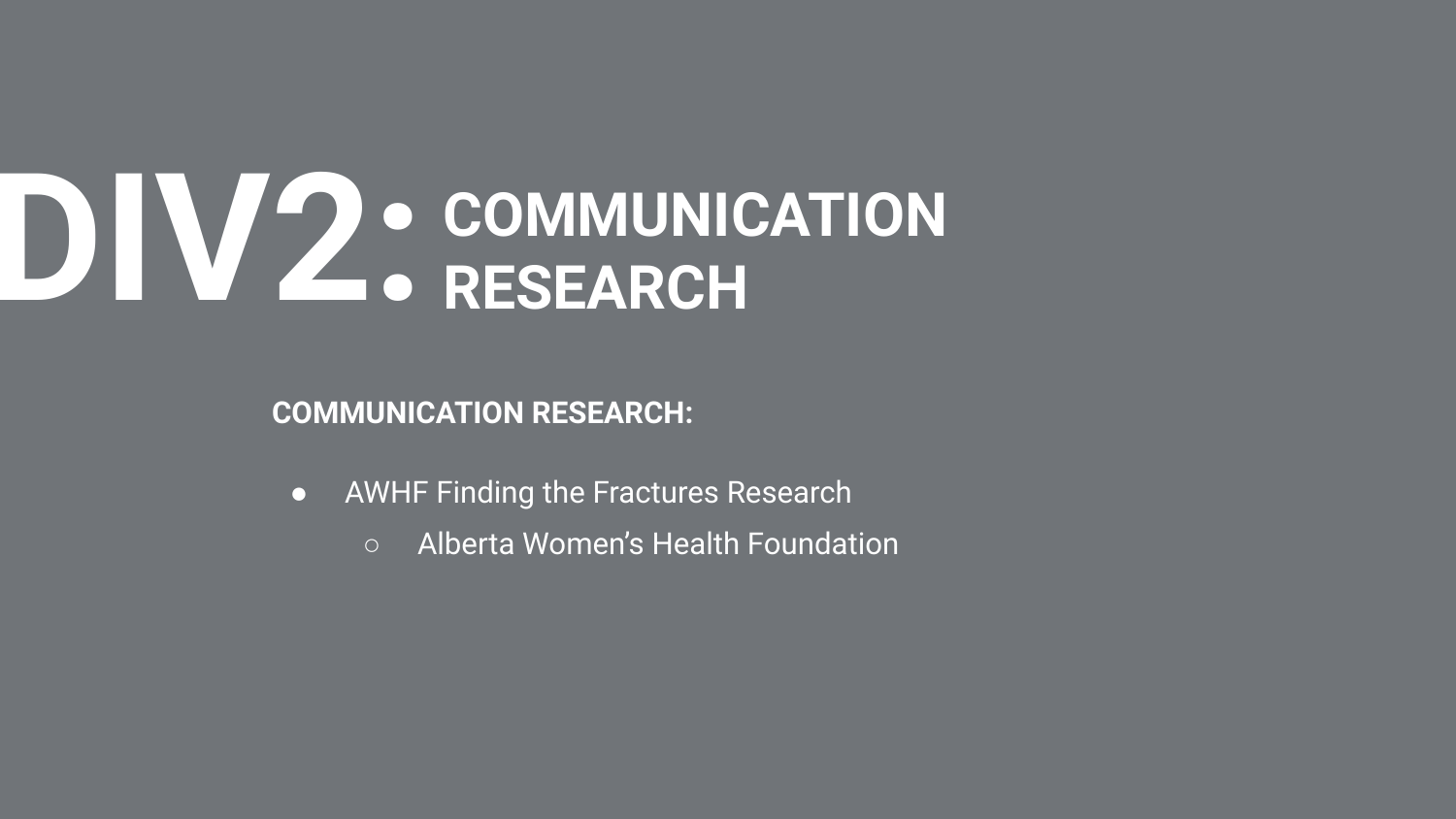#### **AUDIO/VISUAL:**

- Wards
	- Sticks & Stones and pipikwan pêhtâkwan
- Sorrentino's Compassion House Fashion with Compassion event videos
	- Alberta Blue Cross
- Built Together: St. Paul BMX and skatepark
	- Alberta Blue Cross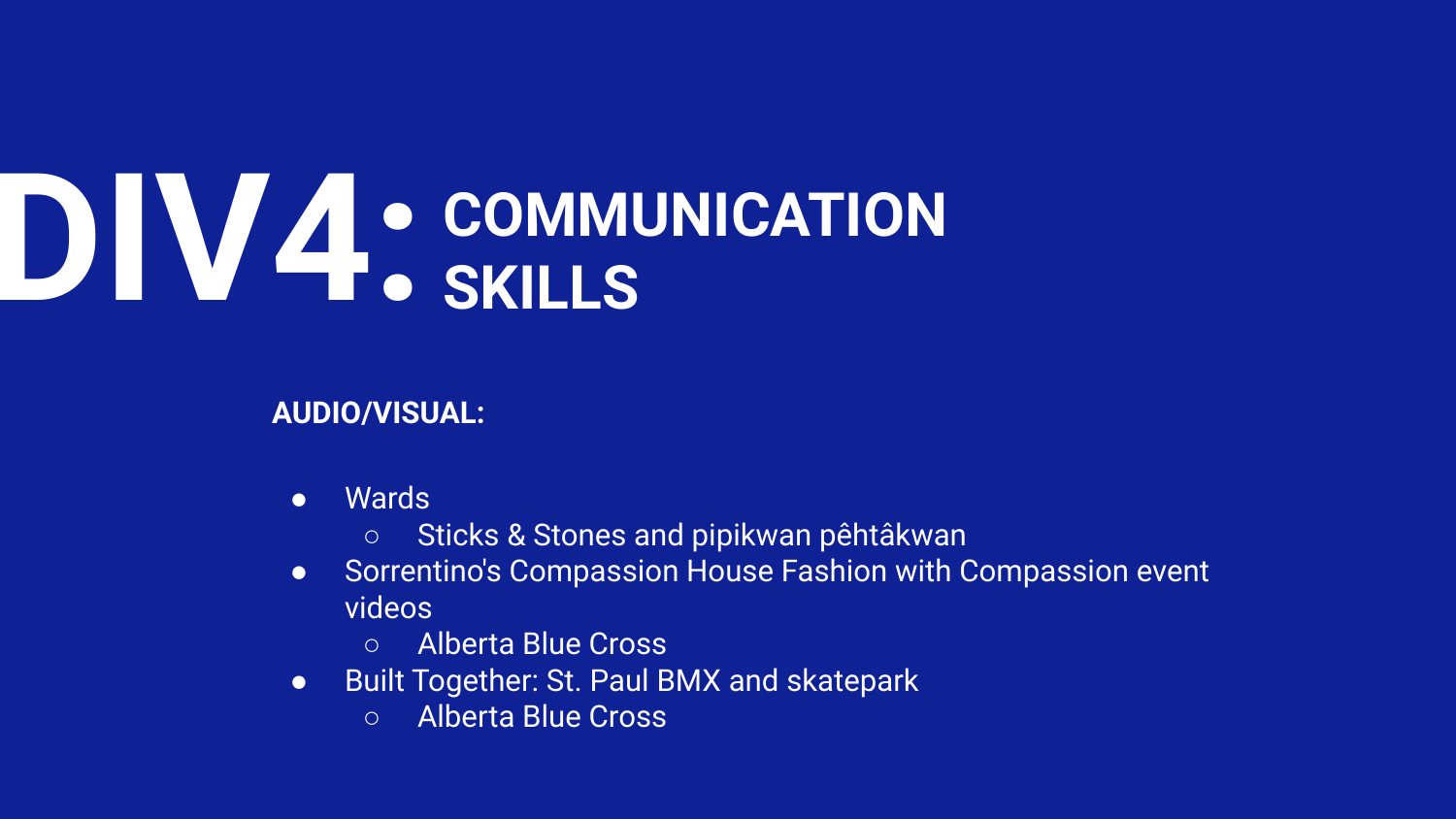**COMMUNICATION FOR THE WEB:** 

● Tilt Five Website ○ Tilt Five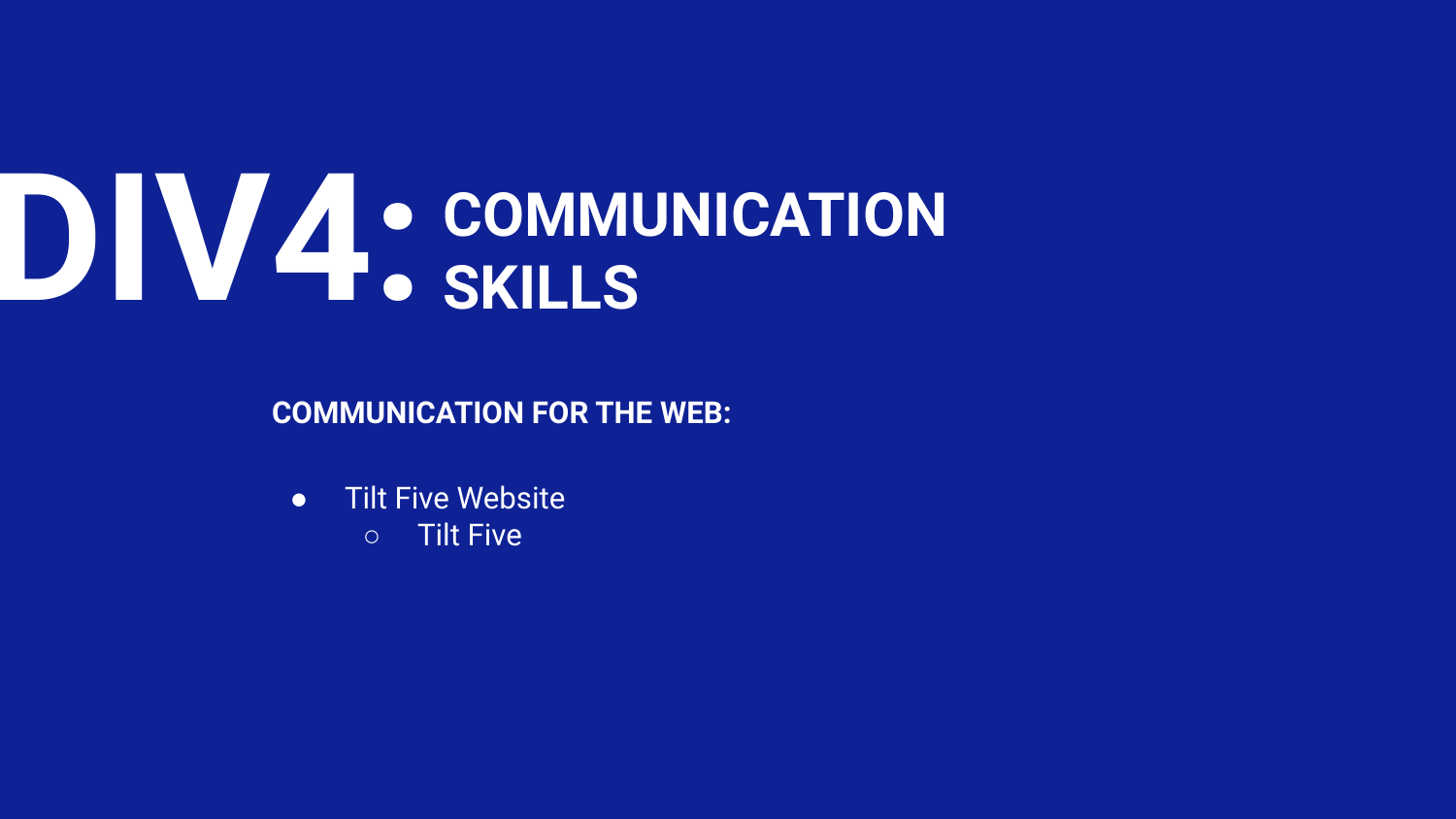#### **PUBLICATIONS:**

- Edmonton Arts Council 2020 Annual Report
	- Edmonton Arts Council
- Women and Children's Health Research Institute Annual Report
	- Women and Children's Health Research Institute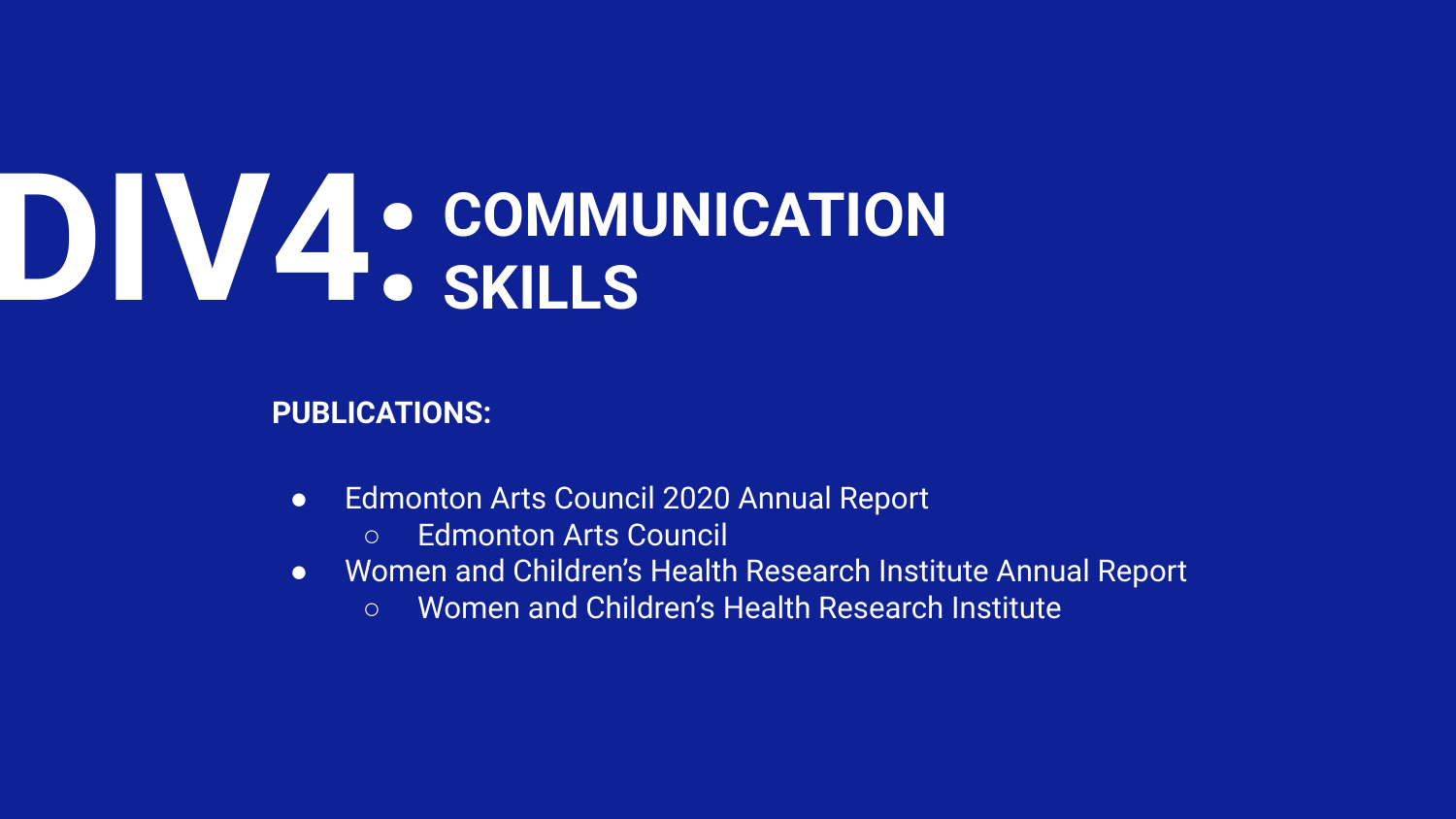**SOCIAL MEDIA:** 

- Alberta Blue Cross social media influencer campaign: live your best life
	- Alberta Blue Cross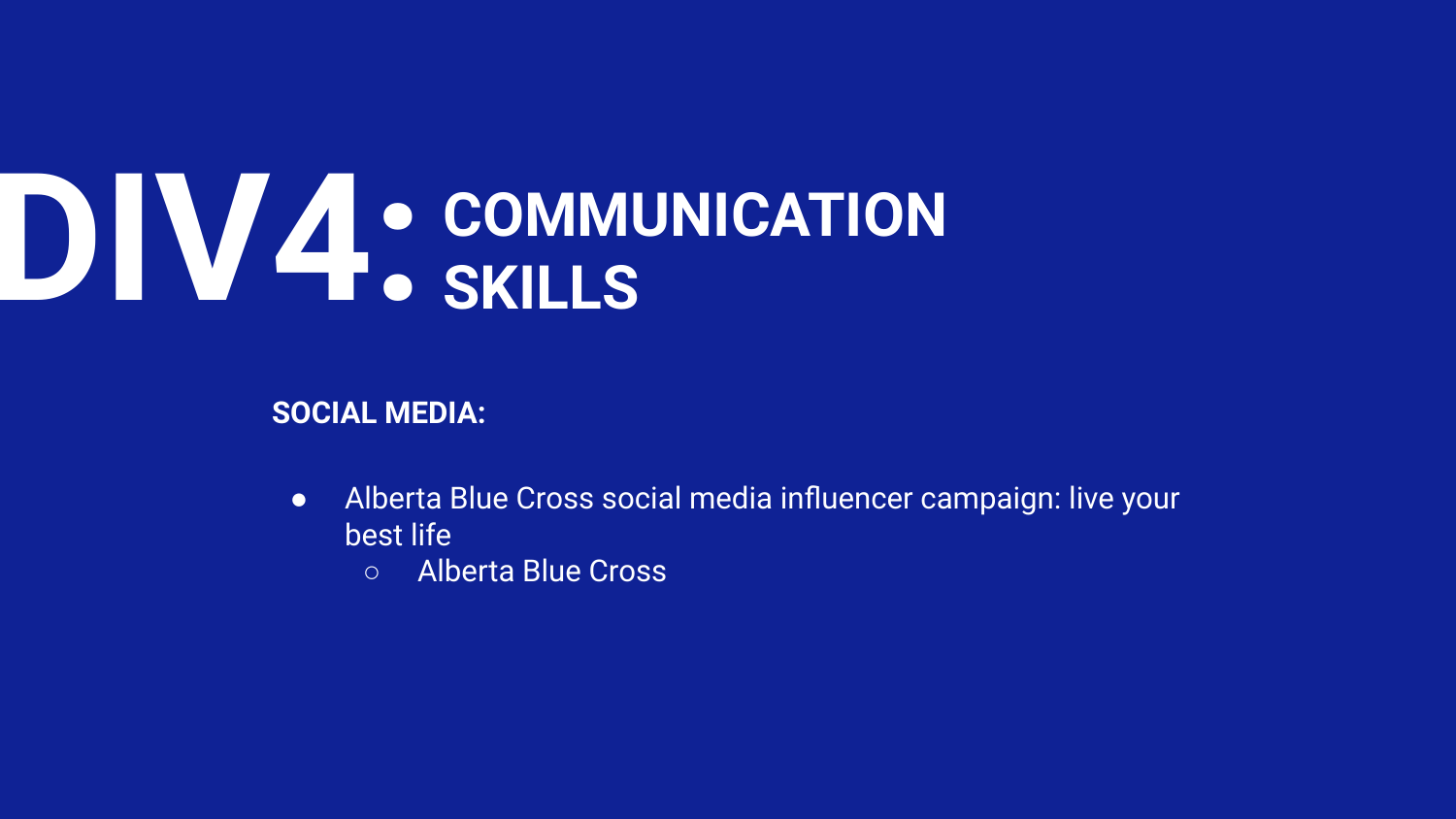**SPECIAL AND EXPERIMENTAL EVENTS:** 

- I heART Edmonton Scavenger Hunt
	- Edmonton Arts Council
- PCL's United Way Wellness Dog Event
	- PCL Construction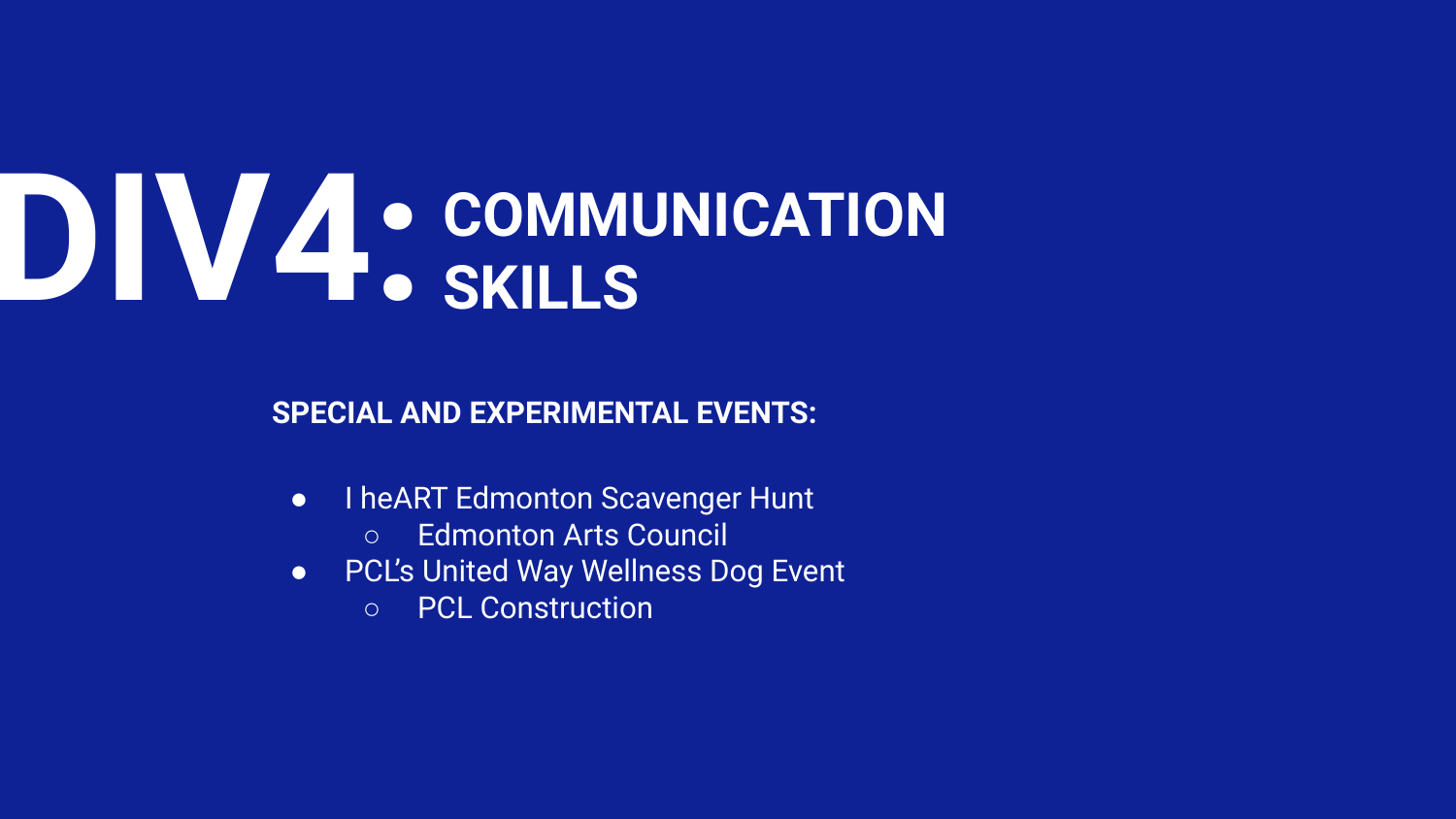**WRITING:** 

- I am Yeg Arts Edmonton Arts Council blog series
	- Edmonton Arts Council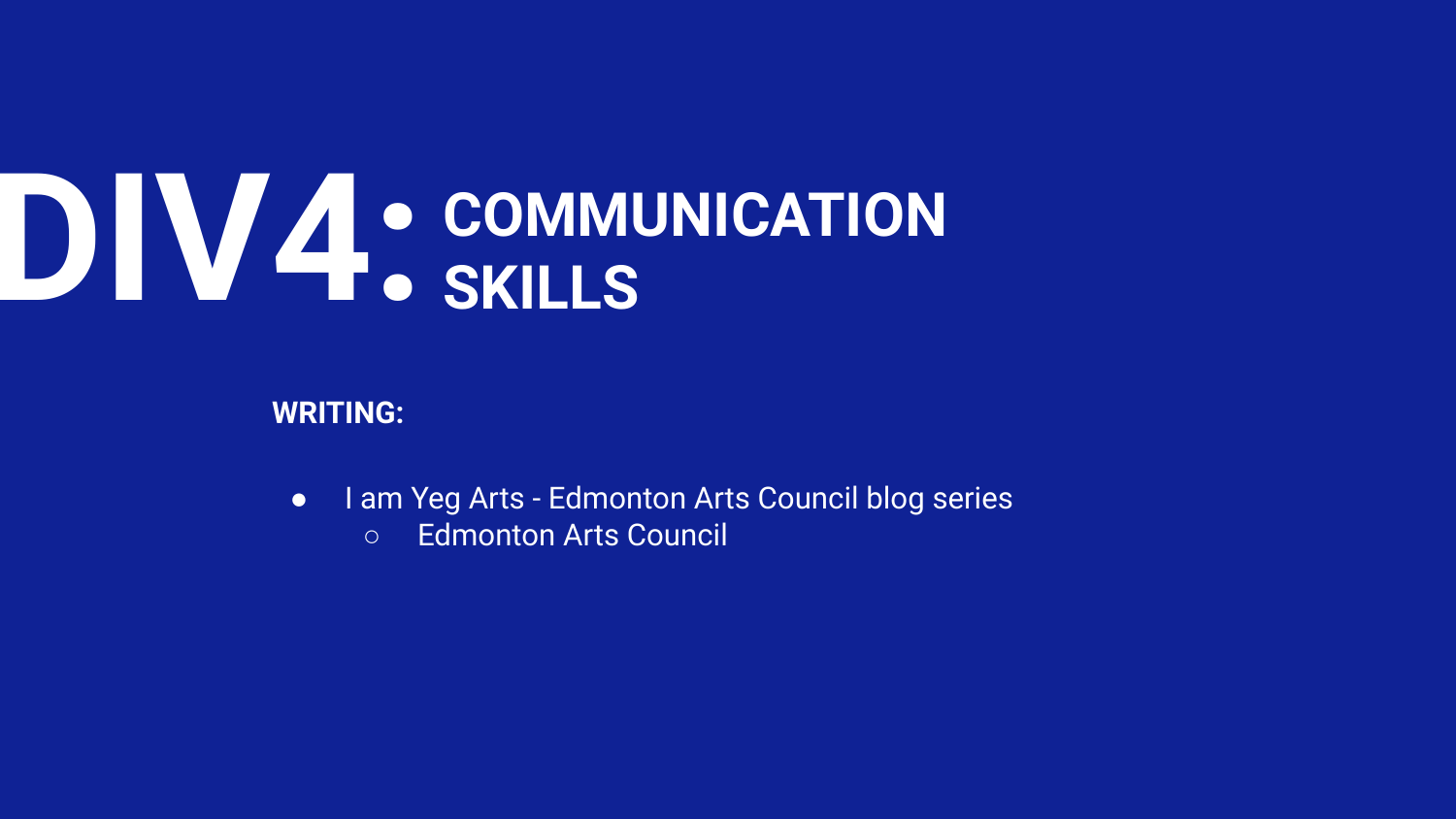# BLAST OFF.

**Winners will be presented at Capital Awards: June 03, 2022 Tickets: <http://edmonton.iabc.com/2022-awards/> Email: [capitalawards@iabcedmonton.com](mailto:capitalawards@iabcedmonton.com)**